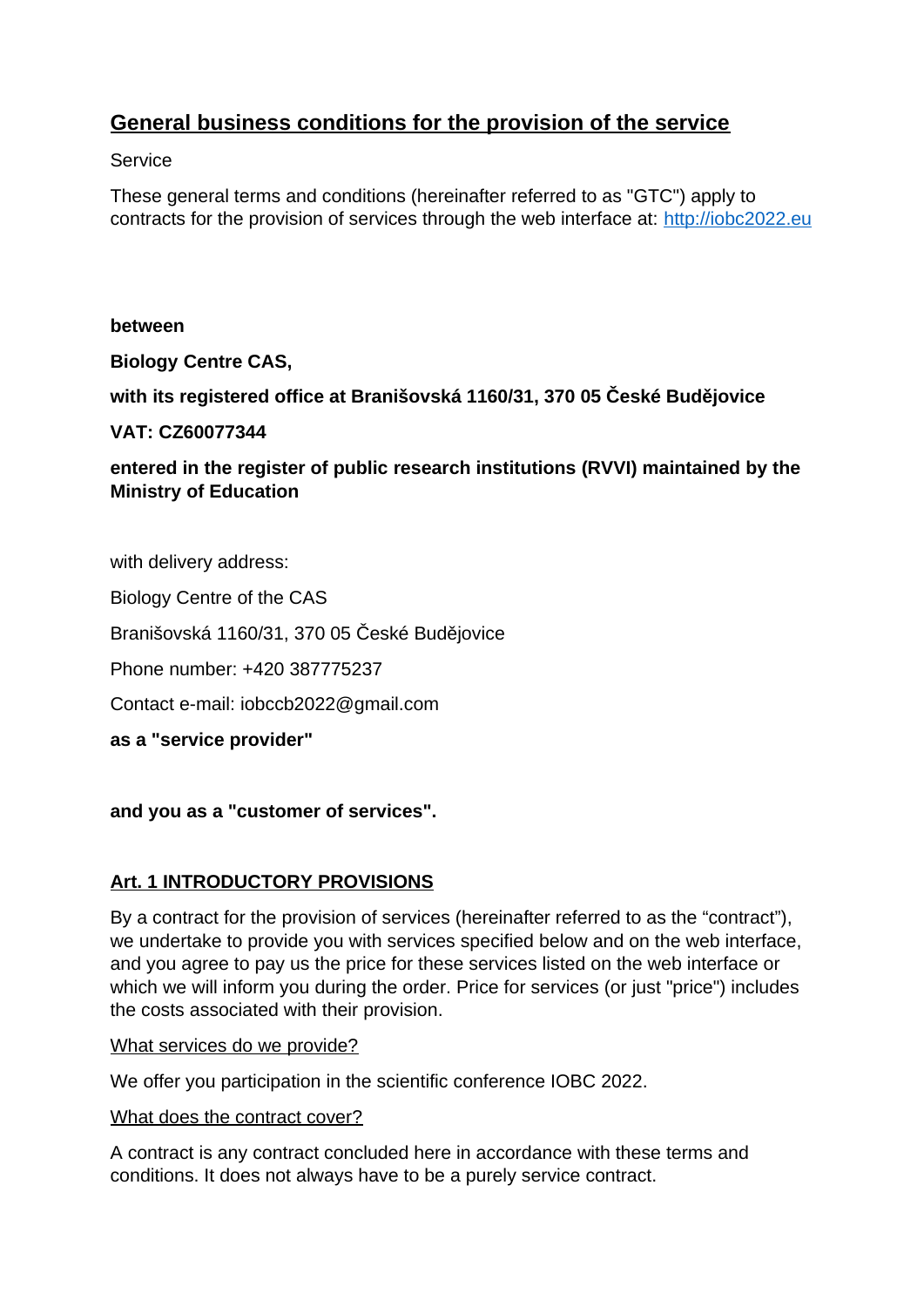#### Is the contract a consumer contract?

It is a consumer contract if you are a consumer, i.e. if you are a natural person and you order the provision of services outside the scope of your business activities or outside the scope independent practice of his profession. Otherwise, it would not be a consumer contract and you would not be covered by consumer protection under the law and these commercial laws conditions. Especially as a non-consumer, you do not have the right to withdraw from the contract without giving a reason.

#### What are your special rights as a consumer?

As a consumer, you primarily have:

- the right to withdraw from a contract concluded by means of distance communication;

- the right to receive information prior to the conclusion of the contract (information is contained in these terms and conditions and on the web interface).

#### What governs our legal relationship?

Our legal relationship is governed by the following documents:

- these terms and conditions, which define and specify our mutual rights and obligations;

- terms of use of the web interface, which regulate the registration, protection of your personal data, protection of the content of the web interface and some other relations related to the use of the web interface;

- the conditions and instructions given on the web interface or in our e-mail communication in particular when concluding the contract

and in matters not covered by these term and condition covered by the following legislation:

- Act No. 89/2012 Coll., the Civil Code, as amended (hereinafter the "Civil Code");

- Act No. 634/1992 Coll., on Consumer Protection, as amended (only if you are consumer).

If your residence or registered office is located outside the Czech Republic, or if our legal relationship contains another international element, you acknowledge that our relationship is governed by Czech law. If you are a consumer and the legal system of the country of your residence provides a higher level of consumer protection than the Czech legal system, you are provided with this higher level of protection in legal relations.

### How do you agree to the terms and conditions?

By confirming in the web interface when filling out the registration form, you confirm that you have read and agree to these terms and conditions.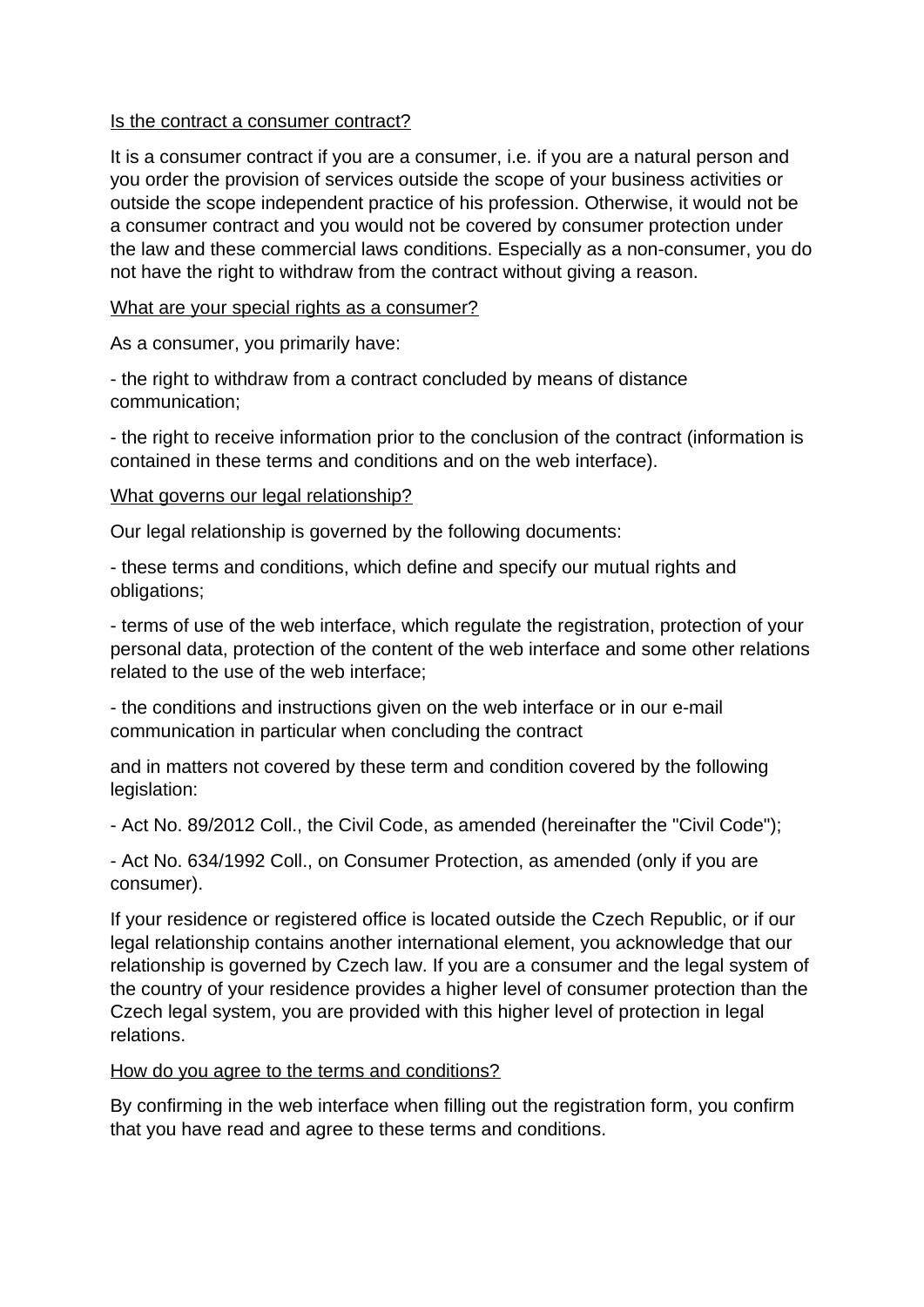We can change or supplement the wording of the terms and conditions. Your rights and obligations are always governed by the wording of the terms and conditions under which they arose.

# **Art. 2 CONTRACT FOR THE PROVISION OF SERVICES**

### How do we conclude a contract for the provision of services?

The prices of the services, including all fees, are listed on the web interface or will be communicated to you in advance before placing a binding order by e-mail. The presentation of services is of an informative nature, and it is not our proposal to conclude a contract in the sense of § 1732 paragraph 2 of the Civil Code.

How to book an IOBC 2022 conference?

You can always order the conference via the web interface (by filling in the registration form).

The order must contain all the information prescribed in the form.

You place a binding order by pressing the "SUBMIT" button and then, after checking the data, by pressing "Accept" buttons. We consider the data stated in the binding order to be correct and complete. Inform us about their change immediately by phone or e-mail.

We will inform you about the receipt of the order. The information (confirmation) about receiving the order is sent automatically.

If we have doubts about the authenticity and seriousness of the order, we may contact you for its verification. We may reject an unverified order. Such an order is then viewed as if it had not been placed.

### When is the contract concluded between us?

The contract is concluded when you pay the full price for the services or the service is provided (whichever comes first).

Information on the individual technical steps leading to the conclusion of the contract can be seen from the website interface.

# Can the price listed on the web interface change?

The price for the IOBC 2022 conference remains valid as long as it is displayed in the web interface.

In the event that there is a clear technical error on our part when entering the price in the web interface or during ordering, we are not obliged to provide you with a service for this obviously wrong price, even if you were sent an acceptance of the order according to these business conditions. In this case, we reserve the right to withdraw from the contract.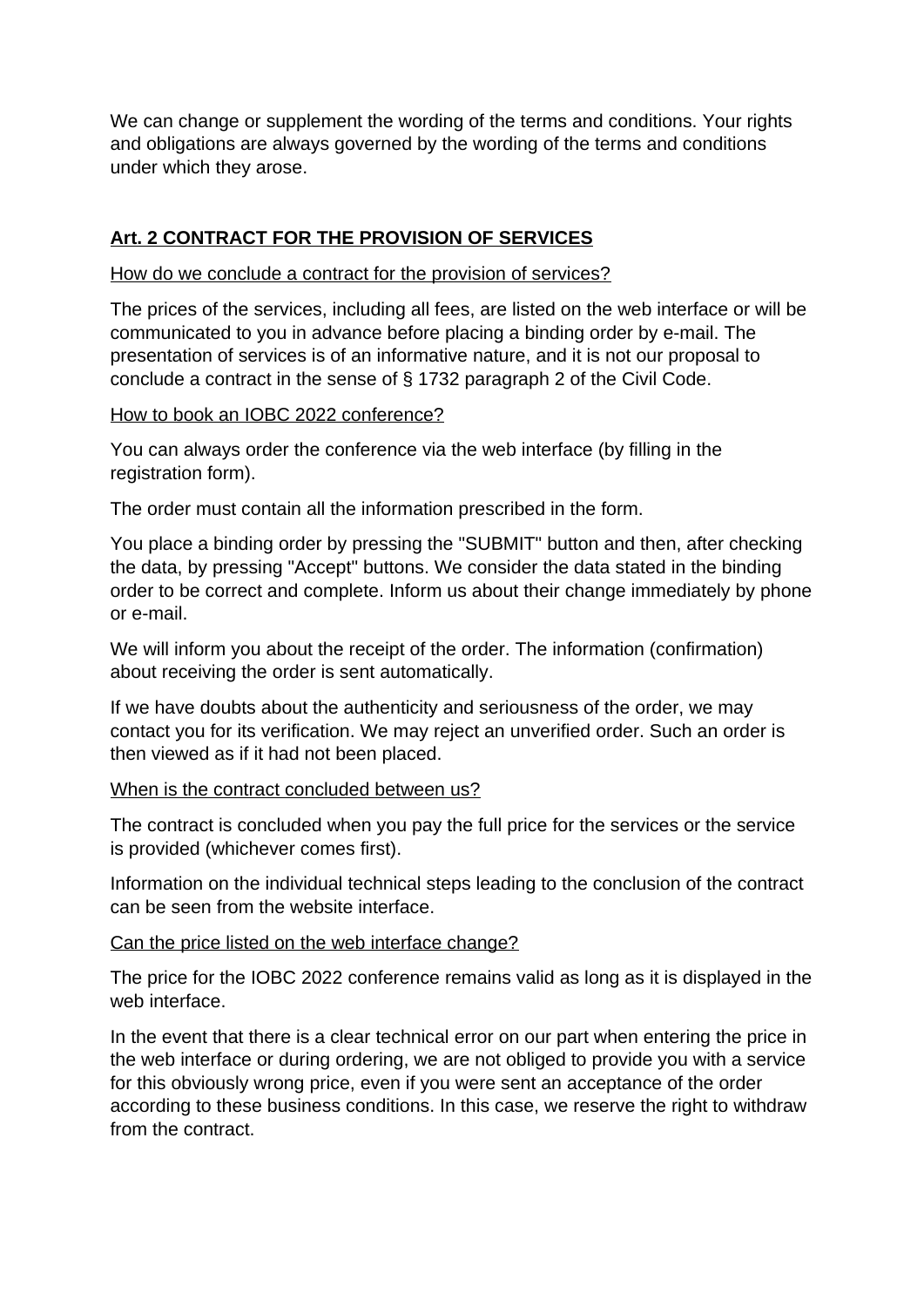If the price listed for the service in the web interface or during the ordering process is no longer current, we will notify you immediately. If your order has not yet been accepted, we are not obliged to conclude the contract.

### Do you have the opportunity to obtain a contract in text form?

The contract is not concluded in writing with the signatures of the contracting parties. The contract consists of these business conditions, our offer of services on the web interface and your completed web form.

### What if you don't understand something in the contract?

If you have a question about the business conditions or the contract, you can contact us by phone or via e-mail. We will be happy to provide you with all the necessary information.

### In which languages can the contract be concluded?

The contract can be concluded in Czech and English, unless we expressly agree on another language.

# **Art. 3 PAYMENT TERMS AND PROVISION OF THE SERVICE**

### How will you pay us the price for the services?

You will pay the price of the services by transfer to a bank account or online.

Online payments are provided for us by the GOPAY payment gateway. The operator of the payment gateway, GOPAY s.r.o., is a licensed Payment Institution operating under the supervision of the Czech National Bank. Payments made through the payment gateway are fully secured and all information is encrypted. Sensitive input data entered by the Client of the service into the internet banking system are protected by payment gateways of banks and do not enter the environment of third parties. Payment processors only see the information about the transaction that the bank communicates to them with the sent transaction.

By concluding the Contract, the Client of the service gives the Payment Gateway Operator consent to the processing of contact data, until the time of his written expression of disagreement with this processing. The contact details provided by the Service Client when ordering are used exclusively for the needs of the Payment Gateway Operator and will not be provided to other entities with the exception of payment processors.

For any complaints or questions about payments, you can contact the company directly

GOPAY s.r.o., Planá 67, 370 01 Planá, Czech Republic, VAT 26046768.

The company is registered in the Commercial Register kept by the Regional Court in České Budějovice, File No. C / 11030.

Date of registration: 29 April 2002.

E-mail: podpora@gopay.cz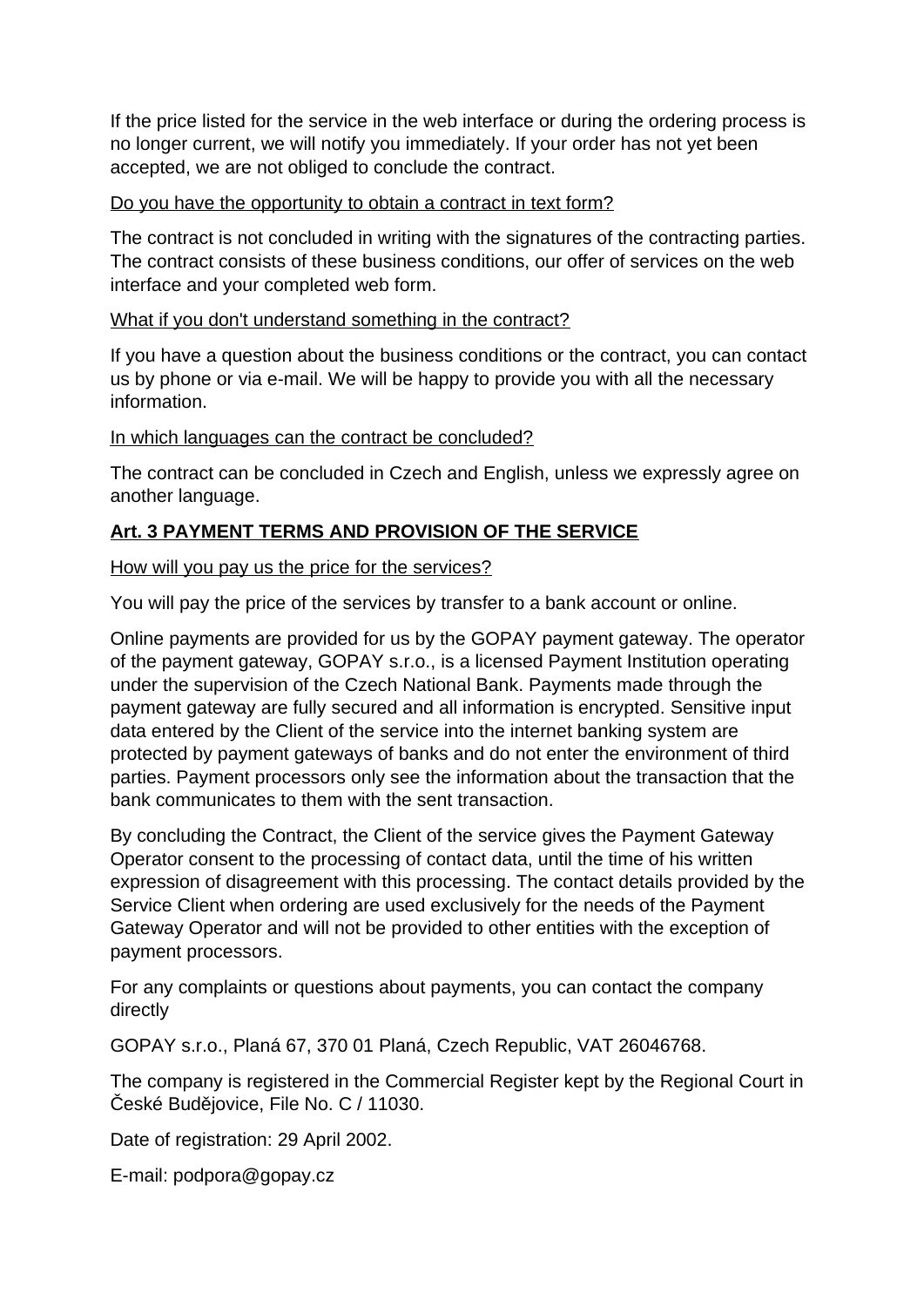Phone: +420 387 685 123

### When does the price fall due?

The price is payable non-cash before the conference. Your obligation to pay the price is fulfilled in the case of non-cash payment at the moment of crediting the relevant amount to our bank account, in the case of online payment at the moment of confirmation of the transaction.

#### In what currency can you pay?

Payment for the service is possible in euros (EUR).

Furthermore, we are entitled to ask you to pay the full price of the service before providing it (§ 2119 par. 1 of the Civil Code does not apply).

### Can the service be provided within the withdrawal period?

You have the right to withdraw from the contract at any time. During this time, the service will not be provided to you, unless you explicitly request it in writing or order a date for a professional seminar before the expiration of this period.

### **Art. 4 WITHDRAWAL FROM THE CONTRACT**

How can you withdraw from the contract?

You can withdraw from the contract at any time from the day of concluding the contract. Notice of withdrawal from the contract must be sent to e-mail iobccb2022@gmail.com.

### What are the consequences of withdrawing from the contract?

Withdrawal from the contract terminates the contract from the beginning and treats it as if it had not been concluded.

### Do you have the right to a refund of funds we have already received from you?

In the event of withdrawal from the contract, we are obliged to return to you the funds that we received from you on the basis of the contract, after deducting a cancellation fee of 20% of the price of the service. We will refund your money within 14 days of withdrawing from the contract, (i) in the same way as we received the money from you.

We will return the money by sending it to the bank account or the account from which the funds were transferred to pay the price (if you do not tell us any within ten days of withdrawing from the contract). By accepting these terms and conditions, you express your consent to the sending of funds according to the previous sentence, provided that you do not incur any additional costs in this way.

### When can you not withdraw from the contract?

In accordance with the provisions of § 1837 of the Civil Code, it is not possible to withdraw from the contract if the service was performed with your express consent before the expiry of the withdrawal period and before concluding the contract.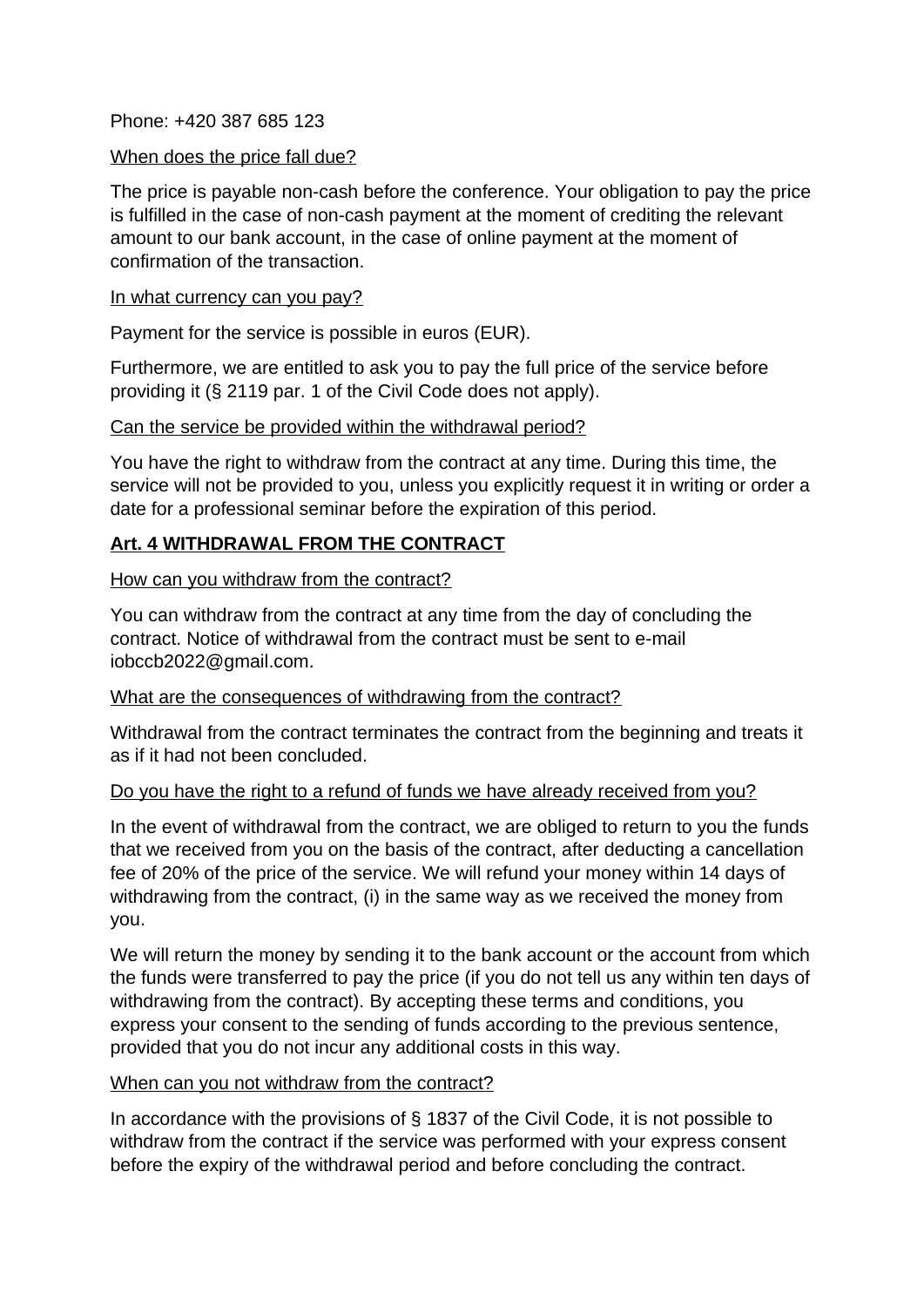### When can we withdraw from the contract?

We reserve the right to withdraw from the contract in the following cases:

- the service cannot be provided under the original conditions for objective reasons;
- the performance becomes objectively impossible or illegal;

- in cases of your material breach of these terms and conditions or the Terms of Use of the website interface.

In the event that any of the above facts occur, we will immediately inform you of our withdrawal from the contract. Withdrawal is effective against you when it is delivered to you.

If you have already paid all or part of the price for the service, we will return the amount received to you in cashless transfer to the account you provide for this purpose or from which you made the payment, within five working days of withdrawal from the contract.

# **Art. 5 RIGHTS FROM DEFECTIVE PERFORMANCE**

Your rights from defective performance are governed by the relevant generally binding legal regulations, in particular the Civil Code.

# **Art. 6 FINAL PROVISIONS**

What authority do we have to carry out our activities and who controls us?

We are authorized to provide services on the basis of a trade license.

Trade licensing is performed within the scope of its competence by the relevant trade licensing office. The Czech Trade Inspection Authority (http://www.coi.cz/) monitors compliance with consumer protection legislation. Consumers' rights are also defended by their interest groups and other entities for their protection.

# How do we handle complaints?

We handle any complaints via our contact e-mail.

# What else should you know?

When concluding the contract, means of distance communication (especially the Internet) are used. You pay the costs incurred when using means of distance communication (especially the cost of internet connection) yourself.

Unless otherwise agreed, all correspondence relating to the contract between us is in writing, either by e-mail, registered mail or personal delivery. On our part, we will deliver to the e-mail address provided during registration.

In the event that any provision of these Terms and Conditions is (or becomes) invalid, ineffective or inapplicable, the provision that most closely approximates the invalid, ineffective or inapplicable provision shall apply instead. The invalidity, ineffectiveness or inapplicability of one provision shall not affect the validity of the